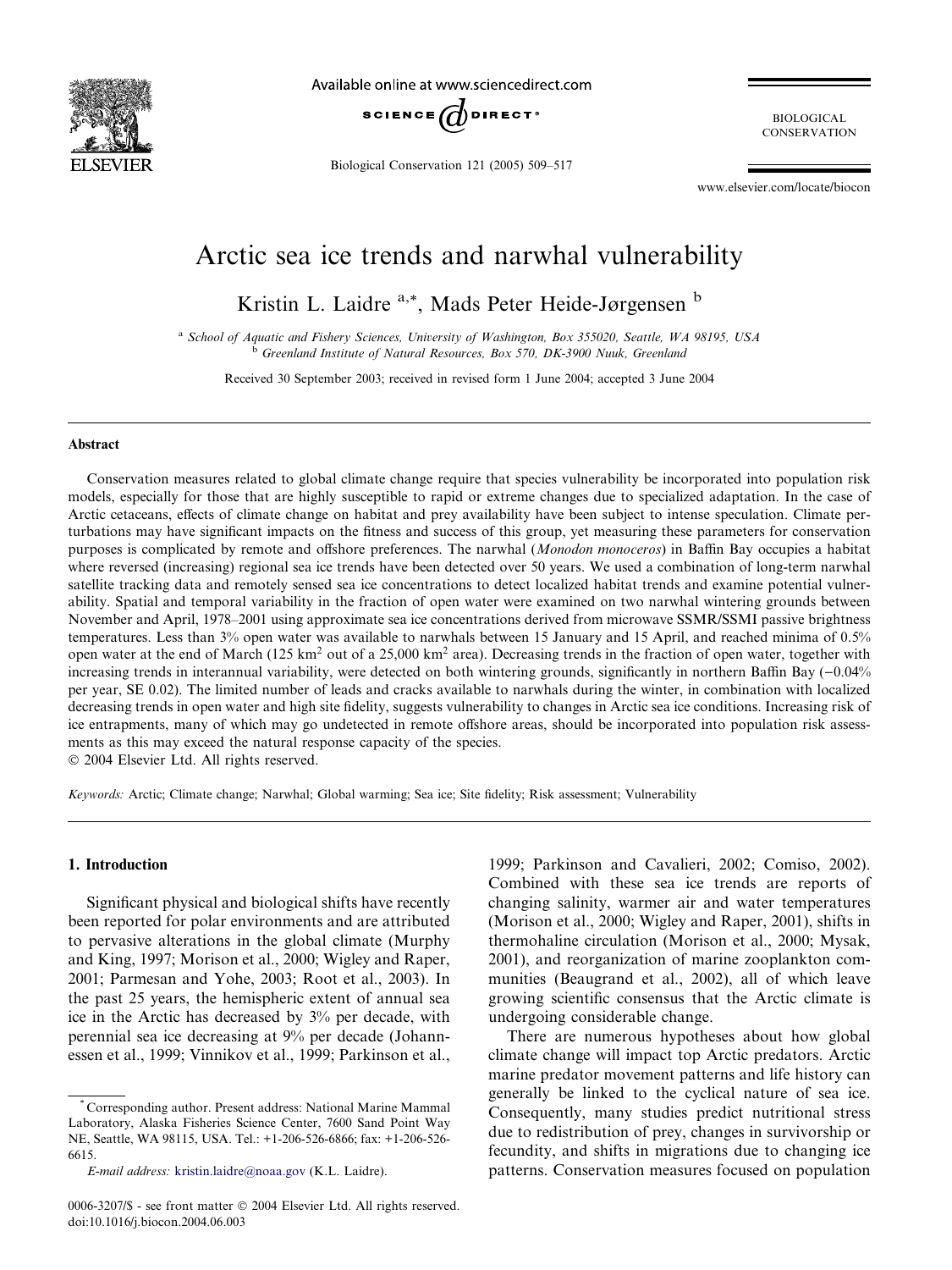response have been hampered by insufficient data on polar amplification of warming trends, incomplete information on Arctic species distributions and life history traits, and non-uniform or region-specific patterns. A unifying feature of nearly all of these studies is that they focus on responses to warming trends and concurrent increasing temperatures or decreasing sea ice in areas such as Alaska (USA) and Hudson Bay (Canada) (Stirling and Derocher, 1993; Stirling, 1997; Tynan and DeMaster, 1997).

Although due attention has been given to the hemispheric warming trends, recent work indicates that patterns of climate-induced change must be examined on regional scales. Studies in the Canadian high Arctic, Baffin Bay, and West Greenland report findings that are markedly different from the overall trends of sea ice reduction. Since 1970, the climate in West Greenland has cooled, reflected in both oceanographic and biological conditions (Hanna and Cappelen, 2003). Contrary to a reduction of sea ice, Baffin Bay and Davis Strait display strong significant increasing tends in ice concentrations and extent, as high as 7.5% per decade between 1979 and 1996, with comparable increases detected back to 1953 (Parkinson et al., 1999; Deser et al., 2000; Parkinson, 2000a,b; Parkinson and Cavalieri, 2002; Stern and Heide-Jørgensen, 2003). Predictions for the future suggest similar trends, where climate models projecting sea ice trends over the next 50 years note Baffin Bay is one of the few areas with increased sea ice concentrations and sea ice thickness (Sewall and Sloan, 2004).

Few data exist to determine the effects of increasing sea ice concentration on Arctic cetaceans, as they occupy inaccessible habitats for most of the year and are not easily observed without the use of remote telemetry. Among the cetaceans that inhabit the Baffin Bay pack ice, the narwhal is perhaps the most conspicuous and offers a unique opportunity for examining effects of climate-induced sea ice trends. By far, the largest numbers of narwhals worldwide are found in Baffin Bay. They make extensive annual migrations from high Arctic summering grounds to low Arctic wintering grounds, where approximately 50,000 whales overwinter in the dense pack ice between November and April (Koski and Davis, 1994; Innes et al., 2002; Heide-Jørgensen et al., 2002a, 2003a). Narwhals arrive predictably on the wintering grounds between the end of October and 10 November (Dietz and Heide-Jørgensen, 1995; Heide-Jørgensen et al., 2002a, 2003a). To date, satellite tracking studies show that three sub-populations utilize two spatially distinct wintering grounds between which no overlap or exchange occurs (Heide-Jørgensen et al., 2003a). On these wintering grounds narwhals make highly localized movements and available data indicate different foraging strategies between different sub-populations (Laidre et al., 2003; Laidre

et al., 2004a). The wintering grounds are critically important for narwhal energy intake and overall fitness. Intense feeding behavior has been documented during the 6-month period of residency (Laidre et al., 2003), and in contrast to low feeding activity during the summer period, suggests a major portion of the annual energy intake for narwhals is obtained in Baffin Bay in winter (Laidre, 2003; Laidre et al., 2004b,c).

Narwhals require leads and cracks in the ice to breathe and cannot maintain open breathing holes. There have been no direct observations of narwhal mortality in the pack-ice in central Baffin Bay, as the area is hundreds of kilometers from shore and rarely visited by humans. There are, however, numerous reports of large-scale mortality events of narwhals in coastal pack-ice, where sudden changes in weather conditions cause rapid freeze up of leads and cracks eliminating access to oxygen (Siegstad and Heide-Jørgensen, 1994; Heide-Jørgensen et al., 2002b). Due to this documented vulnerability, reductions in the availability of open water in the Baffin Bay pack ice may have deleterious consequences for these uniquely adapted marine mammals.

In light of overall increasing sea ice in Baffin Bay and in terms of incorporating climate change vulnerability into population risk assessment, it is necessary to examine local trends in the fraction of open water on narwhal wintering grounds. The objectives of this study were to examine interannual and intraannual trends in the ice concentrations and fraction of open water on narwhal wintering grounds using a 23-year time series of satellite-derived ice conditions between 1978 and 2001. Information on sub-population specific area use was used to determine if region-wide trends in sea ice reported for Baffin Bay and North Davis Strait could be detected at the narwhal winter habitats. This information was coupled with known anthropogenic impacts and conservations measures discussed.

## 2. Materials and methods

### 2.1. Sea ice

Sea ice data were obtained from the National Snow and Ice Data Center (NSIDC) in Boulder, Colorado for all available days between 26 October 1978 and 9 September 2001. The data set included passive brightness temperatures from both the scanning multichannel microwave radiometer (SSMR, every second day between 1978 and 1987) and the special sensor microwave imager (SSMI, daily on several satellites since 1987). The sharp contrast in microwave emissions between the sea ice and the open water, together with the relative absence of atmospheric interferences from the microwave signal, allowed for the calculation of the sea ice edge and the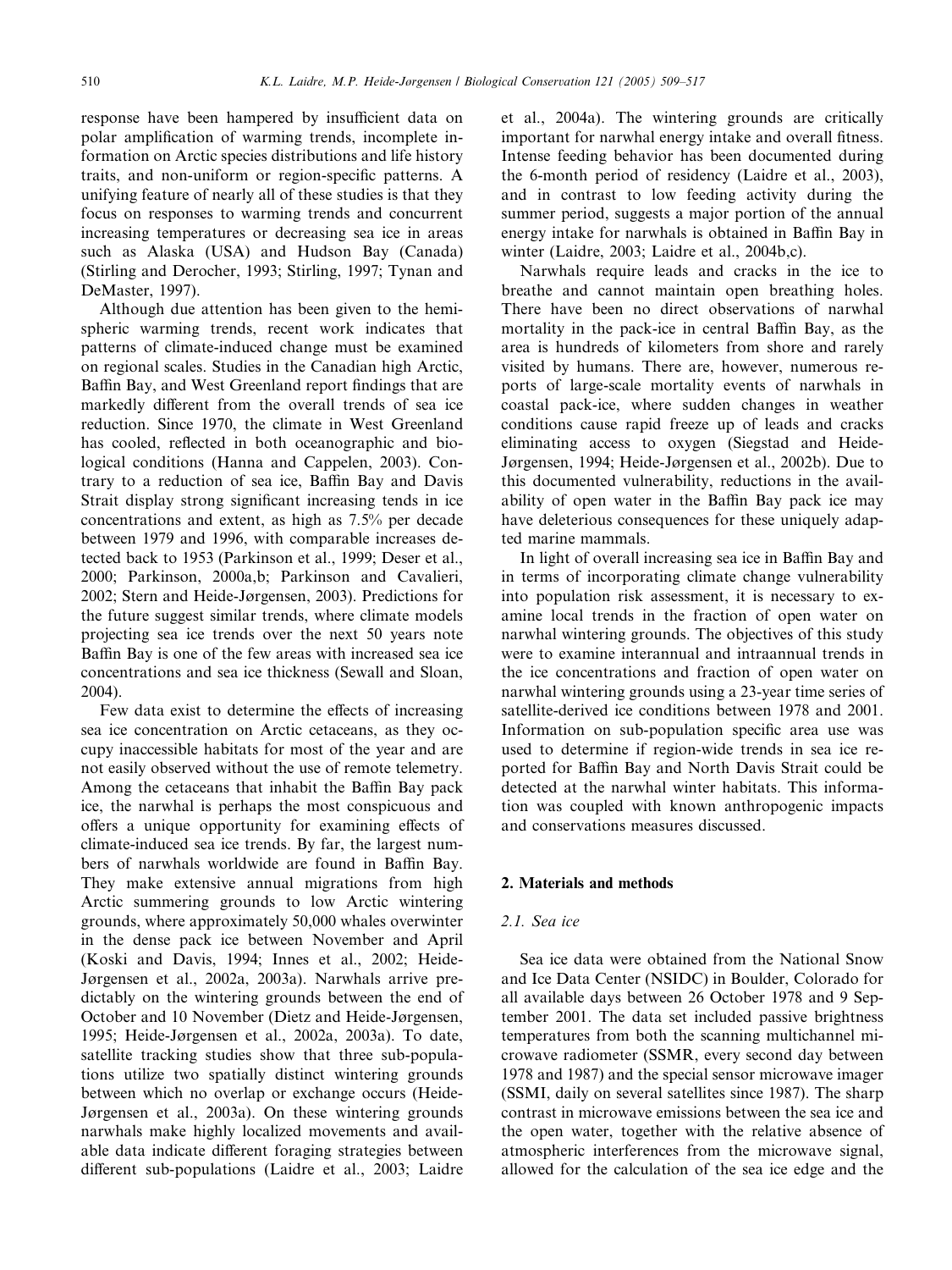approximate sea ice concentrations within the ice pack. Sea ice concentration (1% resolution) was derived using the Bootstrap algorithm following Comiso (1995), where daily sea ice concentrations for the Northern Hemisphere were mapped to a polar stereographic projection (true at 70°N) at a 25 km resolution. Sea ice data obtained from the NSIDC were converted from raw binary to ASCII format and daily data were imported to a geographic information system (GIS, ESRI ArcINFO 8.3) as raster grids, where the center of each cell received the estimate of average sea ice concentration in that  $625 \text{ km}^2$  area. Daily ice grids were clipped to a predefined study area of interest (Fig. 1), which included the full spatial extent of both the northern and southern narwhal sub-population wintering grounds.

## 2.2. Narwhal wintering grounds

Spatial delineation of wintering grounds for each subpopulation was based on 95% kernel probability area estimates derived from the satellite tracking geographic data where 40 narwhals were tracked by satellite from each sub-population site for 2–3 consecutive years (Heide-Jørgensen et al., 2002a, 2003a). Polygon home



Fig. 1. Map of study region showing example of March 15 sea ice cover (taken from 2000) and the locations of the northern wintering ground (NWG) and southern wintering ground (SWG) (hatched regions within the white area of 91–100% sea ice). Pixels were  $25 \times 25$  km<sup>2</sup>.

range estimates were converted into a raster data format and used as a spatial mask to extract sea ice data for these regions on a daily basis. The sub-population of narwhals from Somerset Island, Canada occupies the northern wintering ground (NWG) in central Baffin Bay. This area was estimated to be  $25,486 \text{ km}^2$ , or approximately 40 pixels. The sub-populations from Melville Bay, West Greenland and Eclipse Sound, Canada occupy the southern wintering ground (SWG), an area estimated as  $23.125 \text{ km}^2$ , or 37 pixels.

# 2.3. Spatial and temporal analysis

A sample dataset was created by selecting the daily grids of the first and 15th day of each month (November through April) of each year of the time series for only those cells defining the home range of both sub-populations. When necessary (due to missing data) the second or 16th days of each month were used as substitutes. The fraction of open water and total area of open water  $(km<sup>2</sup>)$  on each wintering ground (variables describing 'ice-free' area within the ice pack) were calculated for each of the 12 observations within the time series. The fraction of open water on the wintering ground  $(F)$  was modeled as

$$
F = \left(\sum_{i=1}^{h} (\mathbf{PC}_{t} \times (1 - (\mathbf{IC}_{t}/100)))\right) / \mathbf{WGA},
$$

where  $i$  is the lowest sea ice concentration on the wintering ground for a given time  $t$  and  $h$  is the highest sea ice concentration, IC is specific sea ice concentration calculated in full integer units and recorded as a percent, PC is pixel count for each specific sea ice concentration, and WGA is the wintering ground area in number of pixels. The area of open water  $(A)$  for a given time step was then  $PA \times F \times WGA$ , where PA is pixel area (625)  $km<sup>2</sup>$ ).

Maximum ice concentration was found to most frequently occur in the month of March for both wintering grounds. A monthly mean time series for March (referred to as the March composite) was created for each year to explore the variation in the maximum ice concentration over time. The March composite was a product of the vertical spatial and temporal average ice concentration for each cell for all days in March. A 5 year moving average of the variance of the residuals between 1978 and 2001 was calculated for the March composite to elucidate interannual variability in the minimum amount of open water on the wintering grounds. Trends in sea ice were calculated as the slope of a line of best fit to each time series using a standard least squares procedure. The significance of the slope was estimated based on a standard F test. Autocorrelation in the time series was calculated out to 5-year lags for each observation point to examine interannual correlation.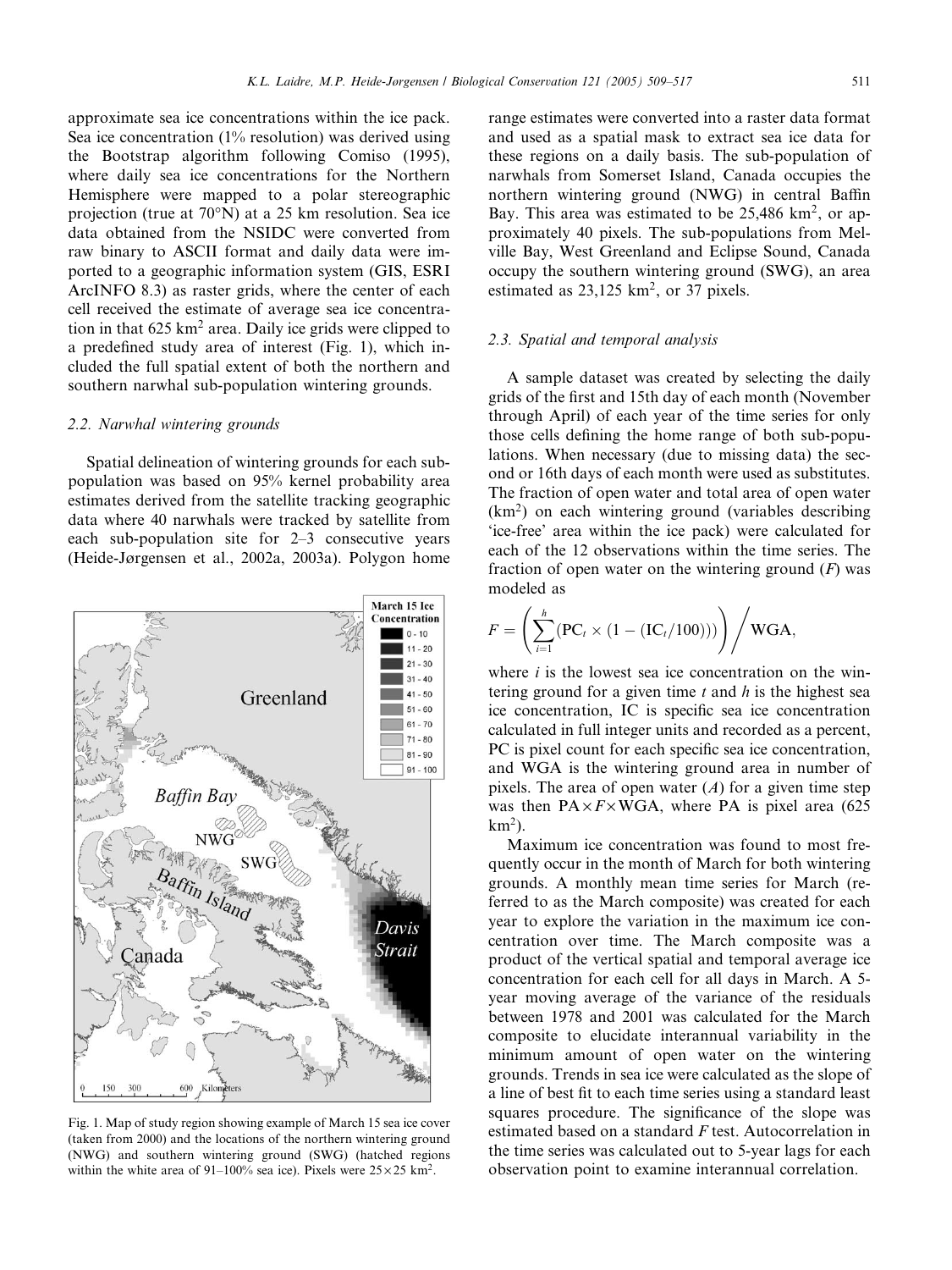# 3. Results

# 3.1. Intraannual variability

The range of sea ice concentrations and the fraction of open water varied widely between November and April on both wintering grounds. When whales arrived on the wintering grounds, average ice concentrations ranged between 29% (SD 20) and 69% (SD 26), with typically >60% of the wintering ground being ice-free. The most rapid growth of sea ice and the greatest variability occurred during the early months of the narwhal residency period (November and December). After 15 January, mean ice concentrations were between 95% and 98% on both wintering grounds (mean 97, SD 2) (Fig. 2), although the range in sea ice concentrations on the SWG (33–100%) was much larger than on the NWG  $(92-100\%)$ . The range of sea ice concentrations during this time, however, typically reached lower minima on the SWG  $(50\%)$  than the NWG  $(92\%)$ .

The available open water declined rapidly between 1 November and 15 December. Freeze-up was faster on the NWG, where on any given date there were generally higher concentrations of sea ice and less open water. The rapid decline in open water slowed as 1 January approached, and by 15 January less than 5% open water was present on both wintering grounds (Fig. 3). The fraction of open water continued to slowly decline



Fig. 2. RADARSAT satellite image of high-resolution (30 m) sea ice concentration in Baffin Bay on 17 February 1999. The dark areas are open water and white or gray areas are sea ice. Note the location of the two narwhal wintering grounds and minimal leads and cracks available in the area during this month, close to the peak freeze-up period. The northern wintering ground is not shown in entirety because it was not completely covered by the path of the satellite.

through February and conditions reached a minima of 0.5% open water on the NWG at the end of March (on average 132 km<sup>2</sup> out of a 25,000 km<sup>2</sup>) and 1.9% open water on the SWG at the same time  $(438 \text{ km}^2 \text{ out of}$  $23.125$  km<sup>2</sup>).

The SWG consistently contained a 2–3 times larger fraction of open water than the NWG, on average 450– 650 km<sup>2</sup> between 15 January and 15 April (Fig. 3). There was no evidence of an increase in open water availability on 15 April on either wintering ground, the time when whales initiate the spring migration north back to their summering grounds. All trends in fraction of open water on the NWG between 15 February and 15 April suggested decreasing open water, and those on 15 February and 15 March  $(F_{1,21} = 5.83, p < 0.001)$  were significant at the 99% confidence level. No significant trends were found on the SWG for any observation period.

## 3.2. Interannual variation

There was high year-to-year variability in the 22-year time series in both wintering grounds even though values for the fraction of open water remained below 5% during winter. Autocorrelation indices, examined out to 5-year lags, did not suggest temporal correlation for any given observation in either wintering ground. Autocorrelation coefficients for a 1-year lag ranged from 0.07 to 0.4 and beyond one year, no clear patterns emerged. Open water availability was at its lowest in the winters of 1986–87, 1992–93, 1996–97 and 2001, with cyclical changes most pronounced on the NWG and during the early period of residency between November and December. The cyclical pattern of open water variability followed region-wide Baffin Bay cyclical patterns reported in previous studies.

## 3.3. Changes in maximum area of open water

The area of open water calculated for the March composite ranged from 75 to 619 km<sup>2</sup> and from 319 to 1081 km<sup>2</sup> in the NWG and SWG, respectively. Linear models fit to monthly March average produced a significant decreasing trend in the fraction of open water on the NWG with a slope of  $-0.04\%$  per year (SE 0.02)  $(p = 0.02, r^2 = 0.22)$  and a decreasing non-significant trend on the SWG with a slope of  $-0.01\%$  per year (SE 0.02) (Figs. 4 and 5). There was a strong increasing significant trend (0.03% per year, SE 0.006) in the variance of the 5-year running average of the residuals for average conditions in March ( $p < 0.001$ ) in the NWG (Fig. 4). In the SWG, the trend in variance of the residuals was also increasing, however, was not significant (Fig. 5). The amount of open water on the NWG measured for the March composite varied across one year by over a factor of 2.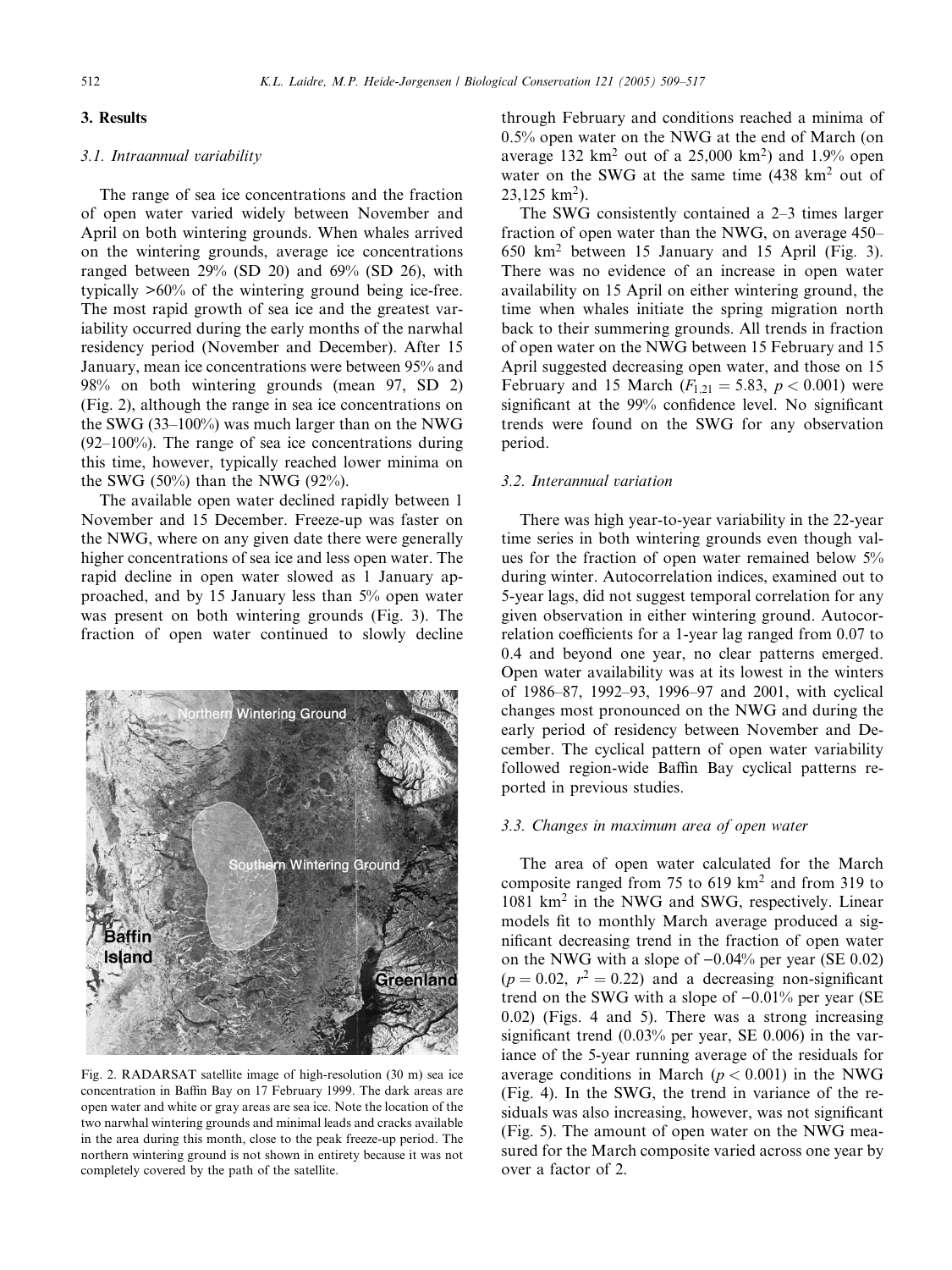

Fig. 3. Average fraction of water (±SE) on the wintering grounds in two-week intervals between November 1 and April 15, 1978–2001. Note the higher availability of open water on the southern wintering ground in all weeks.



Fig. 4. Trend in the average fraction of open water on the northern wintering ground based on annual estimates of average March sea ice concentrations (solid symbols represent measure of the fraction available each year with solid trend line). A 5-year running average of the variance of the residuals shows an increasing trend (open symbols and dashed line). Both trends were highly significant at or above the 95% confidence level.

## 4. Discussion

Satellite tracking studies show narwhals arrive on the wintering grounds no later than 10 November (Heide-Jørgensen et al., 2002a, 2003a). The results from this analysis suggest that obstruction by sea ice does not influence when or where whales terminate their migration, as the wintering grounds are >60% open water when whales arrive and begin localized movements. Apparently, whales use alternative cues to locate the wintering grounds and do not cease their migration due to barriers created by ice. This is intriguing relative to patterns of narwhal site fidelity, as whales return to the same regions in central Baffin Bay year after year, where identifying landmarks are not available (Heide-Jørgensen and Dietz, 1995, Heide-Jørgensen et al., 2002a, 2003a). This also has important implications for timing and pace of freeze-up around the wintering ground in December.

The extreme minimal amount of open water availability during March indicates narwhals are highly adapted to successful existence in pack ice. No other cetacean has been demonstrated to occupy such dense winter sea ice cover for such a long period of time. The fraction of open water available to whales between 1 February and 15 April was no more than 5% on both wintering grounds. Despite this restriction, narwhals manage to make relatively large daily movements during this time, up to 40 km per day in some months (Heide-Jørgensen et al., 2002a). Fractal dimensions of move-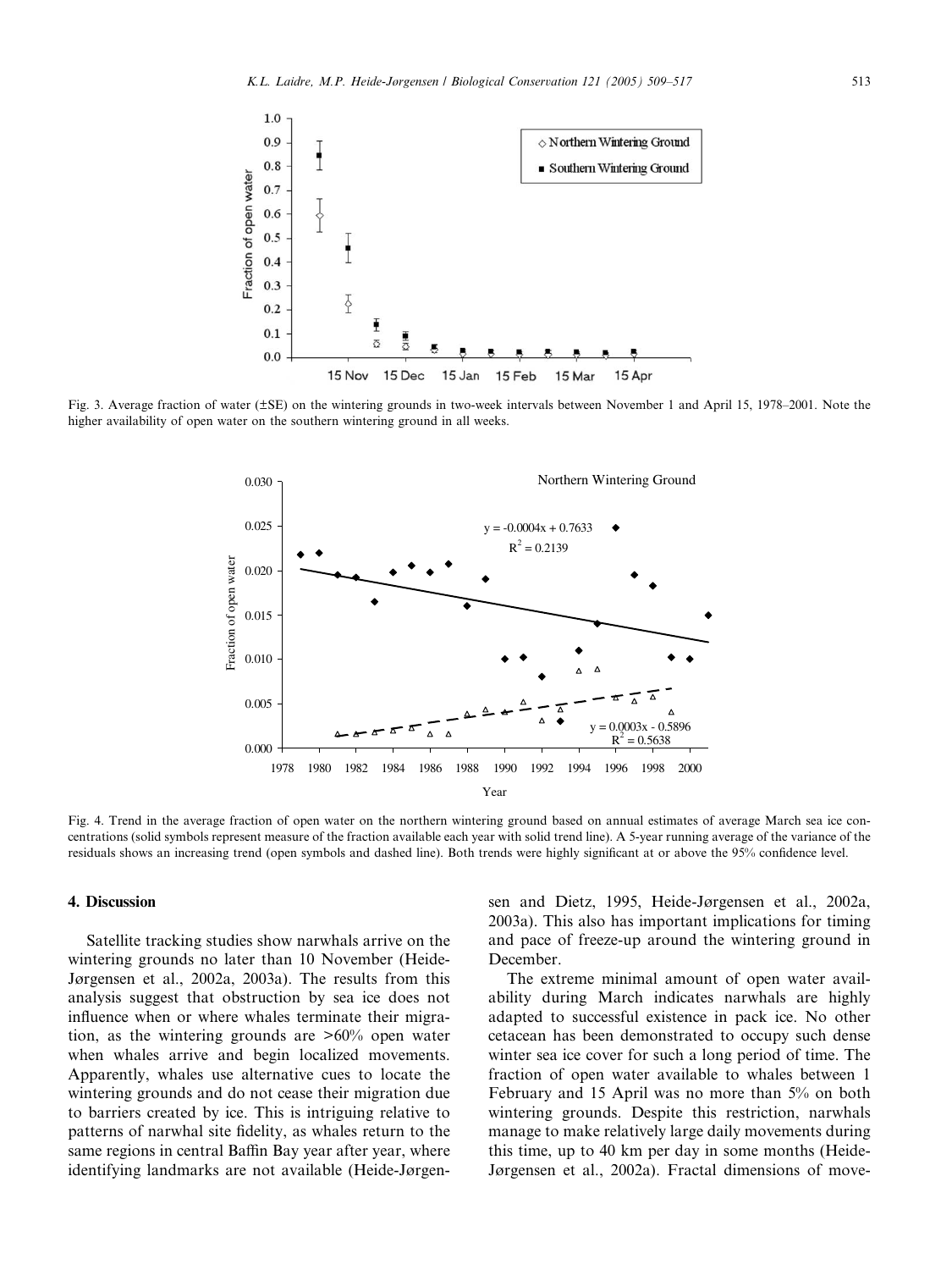

Fig. 5. Trend in the average fraction of open water on the southern wintering ground based on annual estimates of the average March sea ice concentrations (solid symbols represent measure of the fraction each year with solid trend line). A 5-year running average of the variance of the residuals shows a sight-increasing trend (open symbols and dashed line), however, neither trend was significant.

ment illustrate whales on the NWG have more convoluted and tight movements (higher fractal dimensions) than whales on the SWG, which make more linear movements (lower fractal dimensions) (Laidre et al., 2004a). These movements appear to reflect sea ice conditions in the two areas where on the SWG narwhals have greater freedom to make linear movements with more open water access or must move larger distances to keep up with shifting leads and cracks. Whales on the NWG, alternatively, face more restrictive or constant sea ice conditions and must remain localized, excluded from longer-distance movements.

Local decreasing trends in the fraction of open water were detected on both narwhal wintering grounds in Baffin Bay. Although trends were similar on the SWG, they were not detected with the same strength as on the NWG, significant at the 95% level or higher. The nonsignificant trend on the SWG may be caused by its closer proximity to the pack ice edge or large open water areas in Davis Strait. The evidence of declining open water in March suggests winter pack ice, characterized by few leads and cracks available for access to air, results in a severe habitat constraint on narwhals and one that may negatively impact populations. Over the 23-year time series, the cyclical nature of the availability of open water on the wintering grounds followed cyclical patterns observed in region-wide Baffin Bay (Parkinson, 1995; Parkinson et al., 1999; Stern and Heide-Jørgensen, 2003). Consequently, it appears that large-scale trends detected for Baffin Bay and Davis Strait may be good indicators of trends in localized and restricted narwhal habitats.

Often spatial resolution must be sacrificed for the sake of temporal continuity in remotely sensed data series. Infrequently, a daily estimate of 0% open water on the wintering grounds occurred and this is clearly an artifact of low spatial resolution. It is likely that in some years, open areas on the wintering grounds are so negligible that they cannot be detected by the SSMR/SSMI sensors. The error estimated by the NSIDC for ice concentration ranges from 5% to 10% and spatially averaging pixels for the March composite examination of open water trends generally reduced the impact of the error in the estimates. Data required to fully assess the size of small patches of open water, how often leads and cracks open or close, and habitat patch size constraints for narwhals are generally lacking.

There are great uncertainties in cetacean response to climate-induced perturbations. Cetacean occurrence is generally negatively correlated with dense or complete ice cover due to the need to breathe at the surface. In the case of a species with high site fidelity such as the narwhal, increasing ice may be lethal if open water accessibility declines beyond the threshold which can be tolerated. Increasing sea ice may also affect prey availability, as the timing of primary and secondary production blooms occurs in concert with cetacean seasonal feeding patterns. Furthermore, altered migration timing (Johnson et al., 1981), shift in seasonal distributions (Moore, 2000; Moore et al., 2000), and changes in the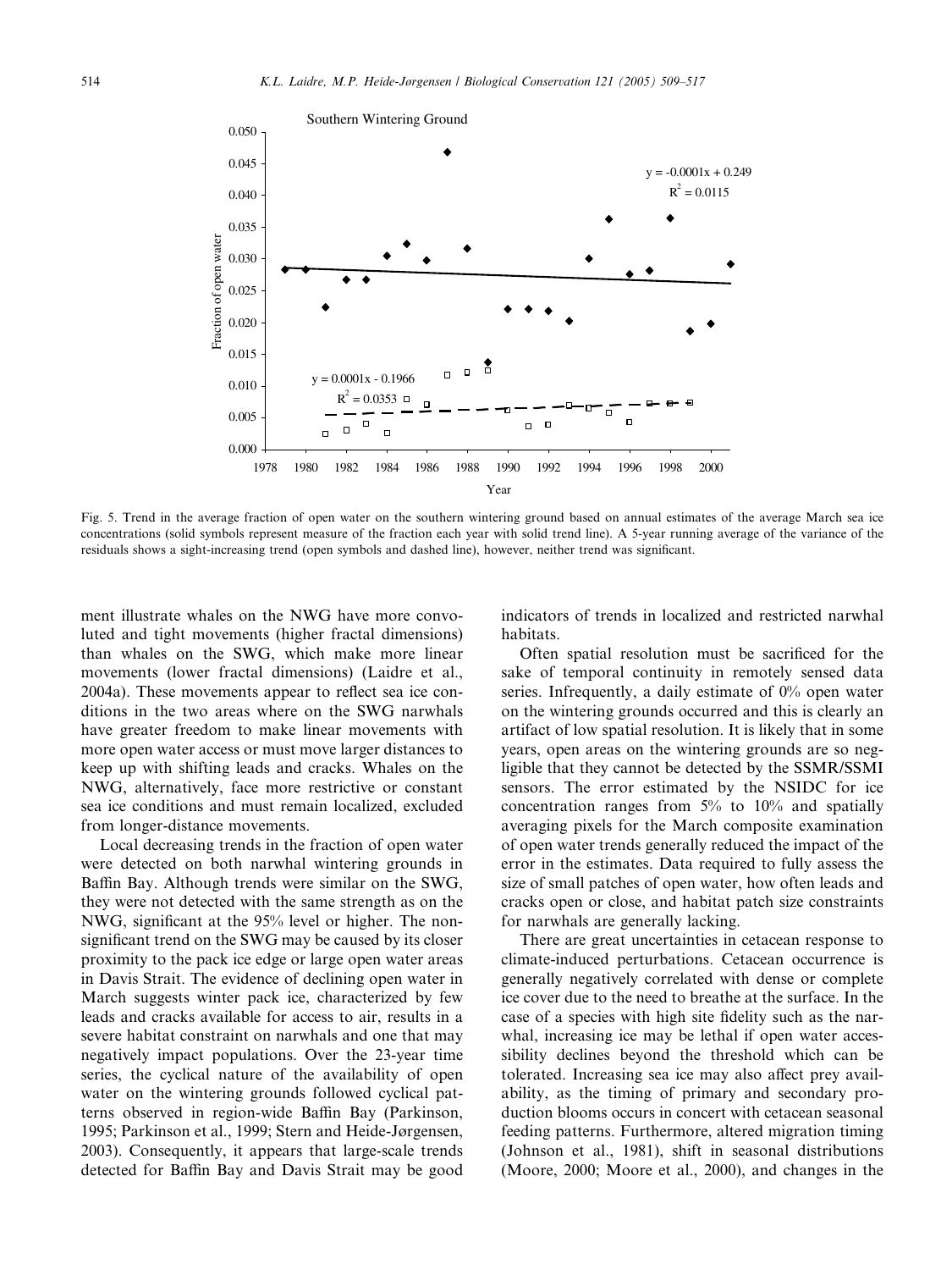timing of life history events (Perryman et al., 2002) may also occur.

The three-year-round occupants of Arctic waters: the narwhal, beluga (Delphinapterus leucas), and bowhead whale (Balaena mysticetus) are listed as vulnerable to climate-induced perturbations by the International Whaling Commission (IWC, 1997). The beluga whale has been found in a range of ice types (Moore, 2000; Suydam et al., 2001), but usually avoids dense pack ice (Barber et al., 2001) by wintering in open water polynyas or loose ice (Richard et al., 2001; Heide-Jørgensen et al., 2003b). Bowhead whales prefer floe edge habitat and are nevertheless capable of breaking holes through several feet of ice. Knowledge about bowhead whale distribution and movement plasticity indicates that their dependence on open water is not entirely critical to survival (Moore et al., 2000; Heide-Jørgensen et al., 2003c). Lacking the ability to break holes in the ice and preferring dense pack ice for 50% of the year, narwhals are likely most vulnerable to changes in open water availability. This has been demonstrated by ice entrapment events where hundreds of narwhals died during rapid sea ice formation caused by sudden cold periods (Siegstad and Heide-Jørgensen, 1994; Heide-Jørgensen et al., 2002b).

The increasing trends in variability, in concert with the decreasing trends in the fraction of open water, provide an insight into the wide-ranging conditions experienced by narwhals on their wintering grounds. An optimal strategy for narwhals to persist in increasing winter sea ice cover would be to decrease site fidelity and move south to more open areas. With increasing interannual variability in the period with maximum ice cover, it is not clear whether whales receive the necessary stimuli to adjust their behavior and habitat use. Further, these altered habitat selections may need to be as early as December, before the whales are enclosed by expanses of dense pack ice.

Narwhals feed intensively on their wintering grounds (Laidre et al., 2003) and a major portion of their annual food intake is obtained in these areas (Laidre and Heide-Jørgensen, in press). Narwhals primarily take Greenland halibut (Reinhardtius hippoglossoides) although the diet also includes other species. During winter narwhals are highly restricted in the horizontal range of their movements and food intake must occur over a limited geographic range. Reduction in available open water at the surface (from which whales depart for benthic foraging) will likely have large implications for the area that narwhals can exploit on the bottom, potentially reducing the narwhal carrying capacity on the wintering grounds. Offshore Greenland halibut fishery operations were recently initiated in central Baffin Bay (Treble and Bowering, 2002). The fishery is conducted during the open water period but in the precise geographic areas where narwhals spend the winter (Laidre et al., 2004b). A reduced Greenland halibut abundance due to a

commercial fishery, together with increased restriction on winter dispersal, will likely influence narwhal foraging success.

Narwhals are hunted in Greenland and the Canadian high Arctic. Presently, there are few restrictions on the harvest and only recently have quotas been established based on estimates of harvest sustainability (NAM-MCO, 2001). With increasing hunting effort due to larger human populations and improved technology, it will be necessary to enforce more restricted harvest regulations based on population size and sustainable yield estimates (Heide-Jørgensen, 2004). Climate change, trends in Baffin Bay pack ice, and narwhal site fidelity are extrinisic factors that must be considered in any conservation strategy. Reduced narwhal abundance due to increased pack-ice mortality or nutritional deficiency is difficult to detect due to the low level of precision obtained during intensive narwhal population surveys (Koski and Davis, 1994; Innes et al., 2002; Heide-Jørgensen, 2004). These trends call for more directed winter studies, including surveys, monitoring programs, and tagging work investigating winter activity patterns and mobility. Estimates of sustainable levels of exploitation should also include the risks of sudden large-scale mortalities on the wintering grounds.

Narwhals appeared sometime during the late Pliocene (Kellogg, 1928) and have apparently survived periods of environmental variability and glaciation. Thus, some flexibility with respect to pack ice and habitat selection must have allowed the species to survive. It is interesting to note that the narwhal has one of the lowest measures of genetic diversity of all marine mammals (Palsbøll et al., 1997). This suggests the species experienced at least one previous population bottleneck. This species does not display the propensity for altering behavior in any other situation, as narwhals repeatedly use the same migratory corridors and summering localities despite intense Inuit hunts and return to the same areas despite the occurrence of ice entrapments. Other than direct harvest, other extrinsic factors contributing to narwhal population stability include food availability on the wintering grounds during increasing offshore fishing activities, and winter access to specific feeding during a time of reduced habitat availability due to climate change. With the evidence of changes in sea ice conditions that could impact foraging, prey availability, and of utmost importance, access to the surface to breathe, it is unclear how narwhal sub-populations will fare in light of changes in the high Arctic.

# Acknowledgements

Funding was provided by the Greenland Institute of Natural Resources, the Danish Environmental Protection Agency (as part of the environmental support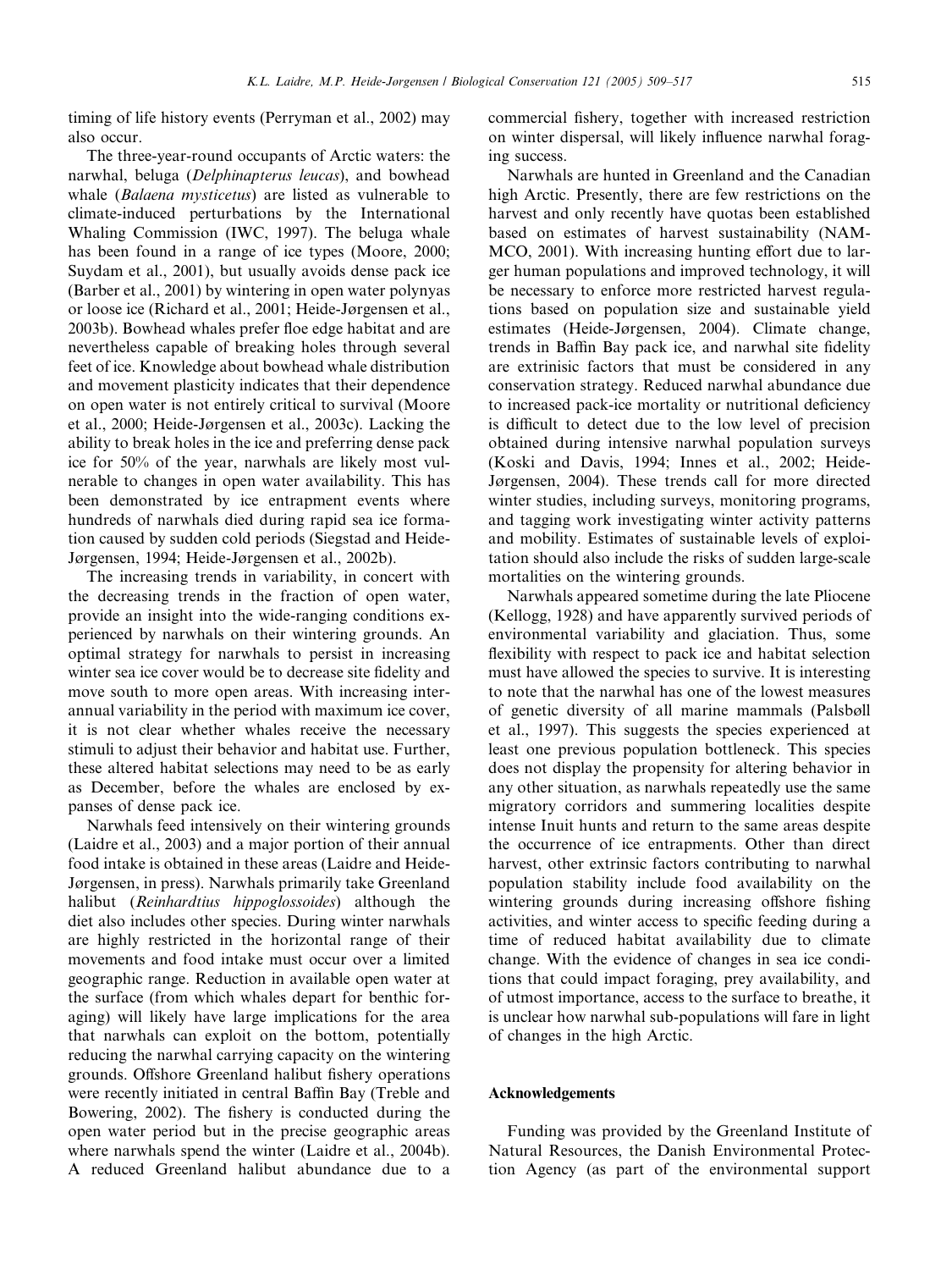program Danish Cooperation for Environment in the Arctic, DANCEA), the National Marine Mammal Laboratory (NMML), the School of Aquatic and Fisheries Sciences at the University of Washington, and the Washington Cooperative Fish and Wildlife Research Unit, Biological Resources Division, US Geological Survey. Jan Benson, Peter Boveng, and Jeff Breiwick of NMML generously provided assistance with SMMR/ SSMI sea ice data programming. Thanks to Doug De-Master, Harry Stern, Glenn VanBlaricom and two anonymous reviewers for improving the manuscript.

## References

- Barber, D.G., Sazuk, E., Richard, P.R., 2001. Examination of belugahabitat relationships through the use of telemetry and a Geographic Information System. Arctic 54, 305–316.
- Beaugrand, G., Ried, P.C., Ibanez, F., Alistair Lindley, J.A., Edwards, M., 2002. Reorganization of North Atlantic copepod biodiversity and climate. Science 296, 1692–1694.
- Comiso, J.C., 2002. A rapidly declining perennial sea ice cover in the Arctic. Geophysical Research Letters 29, 17.1–17.4.
- Comiso, J.C., 1995. SSMI concentration using the bootstrap algorithm. NASA Report 1380.
- Deser, C., Walsh, J.E., Timlin, M.S., 2000. Arctic sea ice variability in the context of recent atmospheric circulation trends. Journal of Climatology 13, 617–633.
- Dietz, R., Heide-Jørgensen, M.P., 1995. Movements and swimming speed of narwhals (Monodon monoceros) instrumented with satellite transmitters in Melville Bay, Northwest Greenland. Canadian Journal of Zoology 73, 2106–2119.
- Hanna, E., Cappelen, J., 2003. Recent cooling in coastal southern Greenland and relation with the North Atlantic Oscillation. Geophysical Research Letters 30, 32-1–32-3.
- Heide-Jørgensen, M.P., 2004. Aerial digital photographic surveys of narwhals, Monodon monoceros, in Northwest Greenland. Marine Mammal Science 20, 246–261.
- Heide-Jørgensen, M.P., Dietz, R., 1995. Some characteristics of narwhal, Monodon monoceros, diving behaviour in Baffin Bay. Canadian Journal of Zoology 73, 2120–2132.
- Heide-Jørgensen, M.P., Dietz, R., Laidre, K., Richard, P., 2002a. Autumn movements, home range and winter density of narwhals (Monodon monoceros) from Tremblay Sound, Baffin Island. Polar Biology 25, 331–341.
- Heide-Jørgensen, M.P., Richard, P., Ramsay, M., Akeeagok, S., 2002b. In: Three Recent Ice Entrapments of Arctic Cetaceans in West Greenland and the Eastern Canadian High Arctic, vol. 4. NAMMCO Scientific Publications. pp. 143–148.
- Heide-Jørgensen, M.P., Dietz, R., Laidre, K.L., Richard, P., Orr, J., Schmidt, H.C., 2003a. The migratory habits of narwhals. Canadian Journal of Zoology 81, 1298–1305.
- Heide-Jørgensen, M.P., Richard, P., Dietz, R., Laidre, K.L., Orr, J., Schmidt, H.C., 2003b. An estimate of the fraction of belugas (Delphinapterus leucas) in the Canadian High Arctic that winter in West Greenland. Polar Biology 26, 318–326.
- Heide-Jørgensen, M.P., Laidre, K.L., Wiig, O., Jensen, M.V., Dueck, L., Maiers, L., Schmidt, H.C., Hobbs, R.C., 2003c. From Greenland to Canada in two weeks: movements of bowhead whales, Balaeana mysticetus, in Baffin Bay. Arctic 56, 21–31.
- Innes, S., Heide-Jørgensen, M.P., Laake, J.L., Laidre, K.L., Cleator, H.J., Richard, P.R., Stewart, R.E.A., 2002. In: Surveys of Belugas and Narwhals in the Canadian High Arctic in 1996, vol. 4. NAMMCO Scientific Publications. pp. 147–190.
- IWC (International Whaling Commission), 1997. Report of the IWC workshop on climate change and cetaceans. Report of the International Whaling Commission 47, 291–320.
- Johannessen, O.A., Shalina, E.V., Wiles, M.W., 1999. Satellite evidence for an Arctic sea ice cover in transformation. Science 286, 1937–1939.
- Johnson, J.J., Braham, H.W., Krogman, B.D., Marquette, W.M., Sonntag, R.M., Rugh, D.J., 1981. Bowhead whale research: June 1979 to June 1980. Report to the International Whaling Commission 31, 461–475. SC/32/PS10.
- Kellogg, R., 1928. The history of whales their adaptation to life in the water. Quarterly Review of Biology 3, 29–76.
- Koski, W.R., Davis, R.A., 1994. Distribution and numbers of narwhals (Monodon monoceros) in Baffin Bay and Davis Strait. Meddelelser om Grønland, Bioscience 39, 15–40.
- Laidre, K.L., 2003. Space use patterns of narwhals (Monodon monoceros) in the high Arctic. Ph.D. Thesis, University of Washington, Seattle, USA.
- Laidre, K.L., Heide-Jørgensen, M.P., Dietz, R., Hobbs, R.C., Jørgensen, O.A., 2003. Deep-diving by narwhals, Monodon monoceros: differences in foraging behavior between wintering areas? Marine Ecology Progress Series 261, 269–281.
- Laidre, K.L., Heide-Jørgensen, M.P., Logsdon, M.L., Hobbs, R.C., Dietz, R., VanBlaricom, G.R., 2004a. Fractal analysis of narwhal space use patterns. Zoology 107, 3–11.
- Laidre, K.L., Heide-Jørgensen, M.P., Jørgensen, O.A., Treble, M.A., 2004b. Deep ocean predation by a high Arctic cetacean. ICES Journal of Marine Science 61 (3), 430–440.
- Laidre, K.L., Heide-Jørgensen, M.P., Logdson, M.L., Hobbs, R.C., Heagerty, P., Dietz, R., Jørgensen, O.A., Treble, M.A., 2004c. Seasonal narwhal habitat associations in the high Arctic. Marine Biology, in press.
- Laidre, K.L., Heide-Jørgensen, M.P., in press. Winter feeding intensity of narwhals (Monodon monoceros). Marine Mammal Science.
- Morison, J., Aagaard, K., Steele, M., 2000. Recent environmental changes in the Arctic: a review. Arctic 53, 359–371.
- Moore, S.E., 2000. Variability of cetacean distribution and habitat selection in the Alaskan Arctic, Autumn 1982–91. Arctic 53, 448– 460.
- Moore, S.E., DeMaster, D.P., Dayton, P.K., 2000. Cetacean habitat selection in the Alaskan Arctic during summer and autumn. Arctic 53, 432–447.
- Murphy, E., King, J., 1997. Icy message from the Antarctic. Nature 389, 20–21.
- Mysak, L.A., 2001. Patterns of Arctic circulation. Science 293, 1269– 1270.
- North Atlantic Marine Mammal Commission, 2001. NAMMCO Annual Reports 2000. North Atlantic Marine Mammal Commission, Tromsø, Norway. 359pp.
- Palsbøll, P.J., Heide-Jørgensen, M.P., Dietz, R., 1997. Population structure and seasonal movements of narwhals, Monodon monoceros, determined from mtDNA analysis. Heredity 78, 284– 292.
- Parkinson, C.L., 1995. Recent sea-ice advances in Baffin Bay/Davis Strait and retreats in the Bellinghausen Sea. Annals of Glaciology 21, 348–352.
- Parkinson, C.L., 2000a. Variability of Arctic sea ice: the view from space, and 18-year record. Arctic 53, 341–358.
- Parkinson, C.L., 2000b. Recent trend reversals in Arctic Sea ice extents: possible connections to the North Atlantic oscillation. Polar Geography 24, 1–12.
- Parkinson, C.L., Cavalieri, D.J., 2002. A 21-year record of Arctic seaice extents and their regional, seasonal and monthly variability and trends. Annals of Glaciology 34, 441–446.
- Parkinson, C., Cavalieri, D., Gloersen, D., Zwally, J., Comiso, J., 1999. Arctic sea ice extents, areas, and trends, 1978–1996. Journal of Geophysical Research/Oceans 104, 20837–20856.